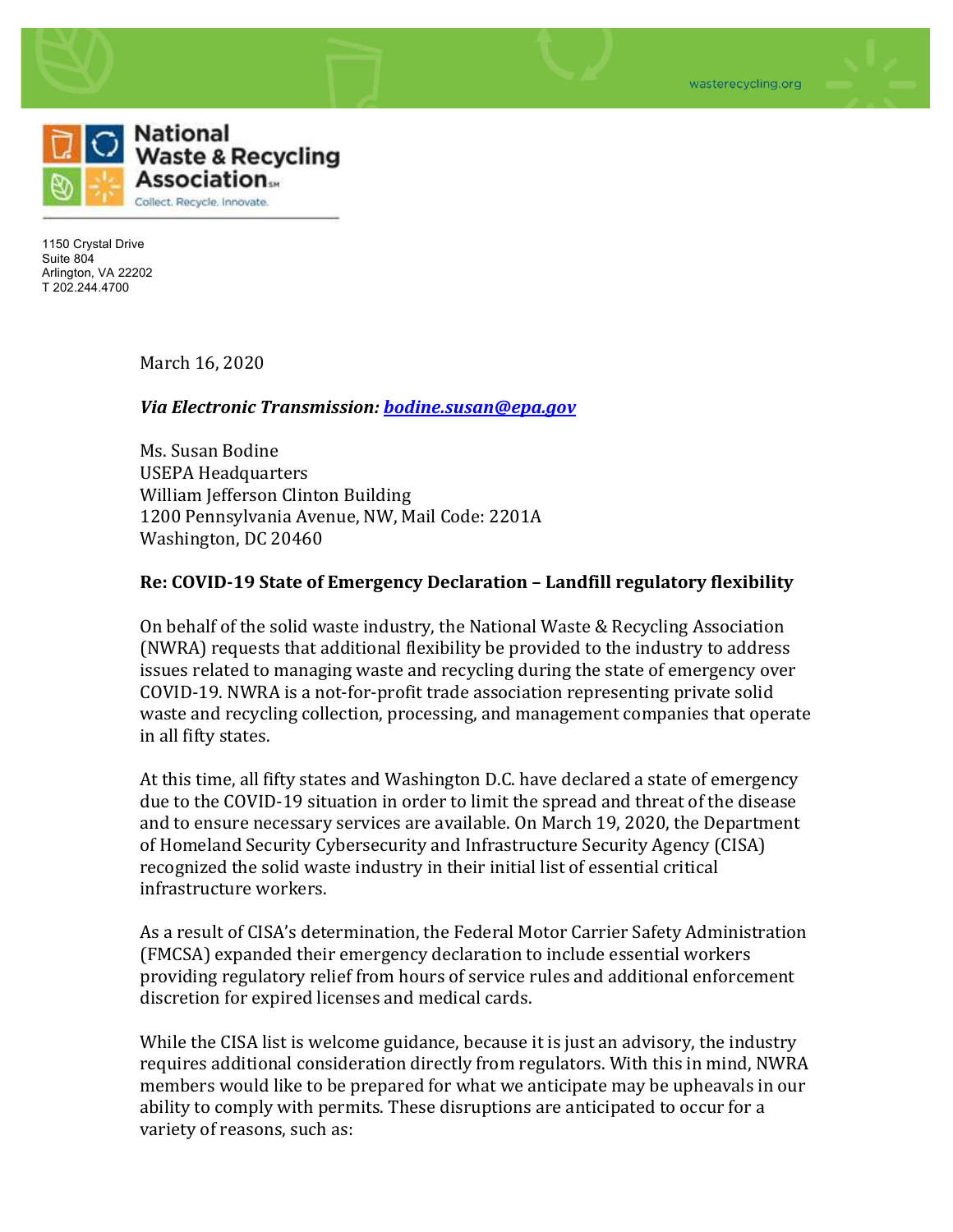- Impacts to facility operations as a result of employees or contractors becoming ill from community spread of the virus;
- $\bullet$  Employee or contractor availability due to issues such as childcare arising from school closings;
- Restricted movement for employees or contractors should states elect not to follow CISA's guidance or due to confusion arising from swiftly changing rules;
- Compliance with recommendations on social distancing could impact work where multiple employees need to work in close proximity;
- Limited availability of personal protective equipment (PPE) due to panic buying by the public;
- Limited supplies or equipment such as calibration gas due to supply chain interruptions; and,
- Limited availability of support services such as laboratories for sample analysis or reporting.

Any, or all of these could limit the operational efficiencies potentially causing disruptions in our ability to comply with very prescriptive permit criteria.

Landfills are subject to regulatory requirements under Subtitle D of the Resource Conservation and Recovery Act (RCRA), multiple sections of the Clean Air Act (CAA), and National Pollutant Discharge Elimination System (NPDES). These regulations subject landfills to a significant number of time-sensitive prescriptive requirements. When delaying these tasks or missing timelines do not hinder remedial measures required to protect the public and the environment, enforcement of these provisions should be suspended. Additionally, when events render it impossible to complete these tasks without violating other laws or placing people at risk, enforcement of regulatory timelines requirements must be suspended. Therefore, NWRA requests that the EPA consider granting enforcement discretion from the following restrictions: 

- Compliance timelines Regulations or permits often stipulate timelines for completing and/or documenting tasks such as sampling. Staff shortages may result in missed timelines.
- Notifications Communications could be interrupted, especially in remote or rural areas where many landfills are located. Therefore, it should be recognized that notification may be delayed and, when communication is restored, simple notification (such as an email) sent by affected parties to a regulatory agency should be accepted as sufficient to document issues.
- Monitoring Landfill gas wellfield monitoring, surface emissions monitoring, groundwater monitoring, leachate monitoring, among others could be delayed or otherwise impacted by availability of technicians.
- Infrastructure inspections  $-$  Routine inspections (e.g. cover integrity inspections under CAA) could be impacted by staff shortages.
- Sampling and analysis Laboratories may be delayed in providing sampling bottles and also may be delayed in performing routine analysis resulting in missed analysis or timelines.